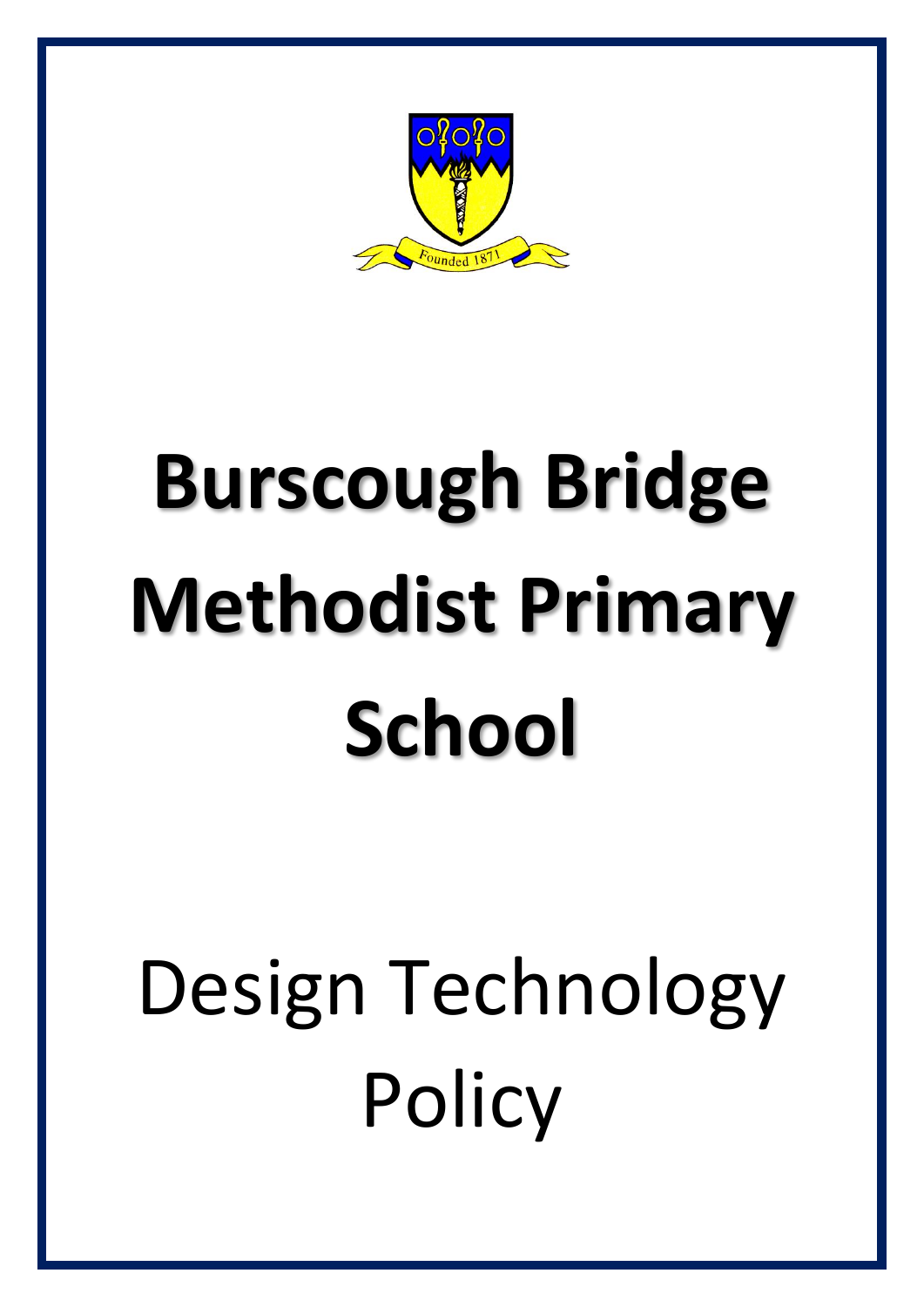#### **Mission Statement**

#### **'Let Your Light Shine To All' (John Wesley)**

#### **Through exciting opportunities in lessons and the wider curriculum our children become well rounded, caring changemakers in our world. Each child is at the heart of all we do to ensure they become the best they can be and are meant to be.**

If doing a good act in public will excite others to do more good then 'Let Your Light Shine To All'. Miss no opportunity to do good - (John Wesley)

#### **Vision**

**As a truly distinctive Methodist school our vision is to be a Welcoming, Worshipping, Witnessing presence in the village and the community. At Burscough Bridge children thrive, emotionally, spiritually and academically to be the person God intended them to be; a school that the Methodist Church and the local community can take great pride through**

### **Intent**

Design and Technology is an intricate part of our day to day lives and it is therefore vital that our children are taught how this subject is of great importance to our rapidly changing world. At Burscough Bridge Methodist school, we encourage the children to think creativity in order to solve real and relevant problems within a variety of contexts, whilst considering their own and other's needs, wants, and values. The children acquire a broad range of subject knowledge and draw on disciplines such as mathematics, science, engineering, computing and art. In Design Technology, children are expected to be reflective and evaluate past and present products as well as investigate its uses and effectiveness. This will enable them to become resourceful, innovative, enterprising and capable citizens. Throughout the evaluation of past and present design and technology, they develop a critical understanding of its impact on daily life and the wider world.

#### **Aims**

The national curriculum for design and technology aims to ensure that all pupils:

- develop the creative, technical and practical expertise needed to perform everyday tasks
- confidently and to participate successfully in an increasingly technological world
- build and apply a repertoire of knowledge, understanding and skills in order to design and make high-quality prototypes and products for a wide range of users
- critique, evaluate and test their ideas and products and the work of others
- understand and apply the principles of nutrition and learn how to cook.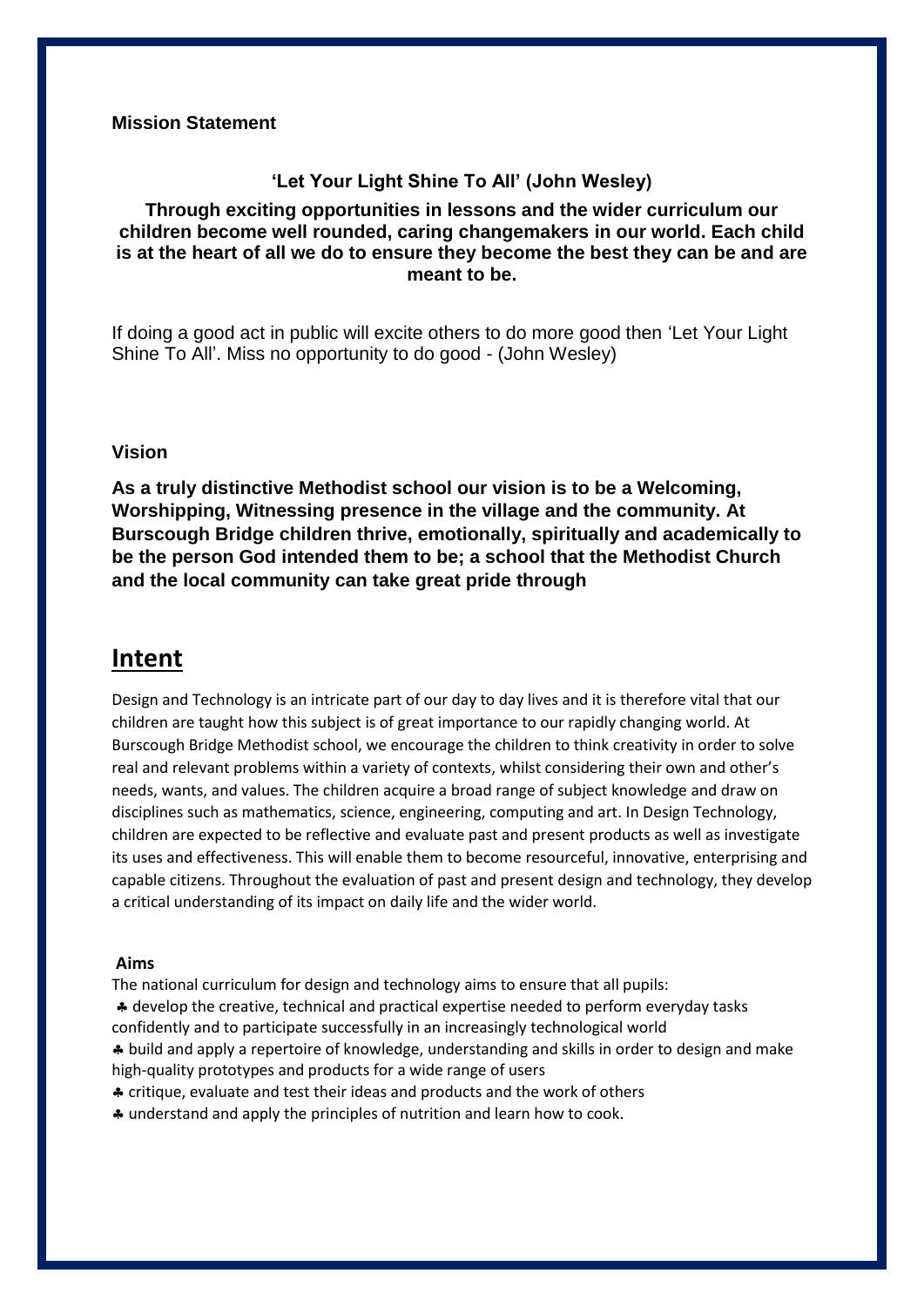# **Implementation**

**Planning:** All staff are briefed on the planning procedures for Design Technology in staff training/meetings and through email communication. Teachers are encouraged to make links to other subject areas, whilst ensuring that children learn explicit subject content.

**Long Term Planning:** The curriculum map outlines the units and focuses to be taught in each year group.

**Medium Term Planning:** Teachers should follow the medium-term plan for each unit of work provided by the DT Association which has a clear plan for progression. Medium term plans provide an overview of each unit of study following the iterative design methodology. As a starting point, teachers should look at the learning content within the National Curriculum for Design Technology.

#### **Short Term Planning:**

Short term planning is the responsibility of individual teachers, who build on their medium-term planning by taking account of the needs of children in their class and identifying the way in which ideas might be taught. It is recommended that teachers annotate their medium-term plan after each lesson and after continual assessment for learning, ensuring fluidity between sessions. This document can then serve as a short-term plan. These plans are solely for the benefit of the class teacher and do not need to be shared with the subject leader.

#### **Teaching and Learning:**

The school uses a variety of teaching and learning styles in Design and Technology lessons. The principal aim is to develop children's knowledge, skills and understanding in Design and Technology. Teachers ensure that the children apply their knowledge and understanding when developing ideas, planning and making products, and then evaluating them. We do this through a mixture of wholeclass teaching and individual or group activities. Within lessons, we give children the opportunity both to work on their own and to collaborate with others, listening to other children's ideas and treating these with respect. Children critically evaluate existing products, their own work and that of others. They have the opportunity to use a wide range of materials and resources, including I.T. In all classes there are children of differing ability. We recognise this fact and provide suitable learning opportunities for all children by matching the challenge of the task to the ability of the child. We achieve this through a range of strategies:

- setting common tasks that are open-ended and can have a variety of results;
- setting tasks of increasing difficulty where not all children complete all tasks;
- providing a range of challenges through the provision of different resources;
- using additional adults to support the work of individual children or small groups.

#### **Assessment and Recording:**

In KS1 and 2, D.T is planned to be taught each week, if possible, to build on skills developed. However, there may be times when the teachers will block units, with one unit in each term, if this links to other subjects and the knowledge from that subject area needs to be in place before the design phase. Units cover the different areas of D.T. in each Key Stage (mechanisms, structures & textiles) with food technology included each year. Focused skills can also be taught as discrete elements where appropriate, normally to reinforce or teach skills that children will be required to apply in forthcoming projects.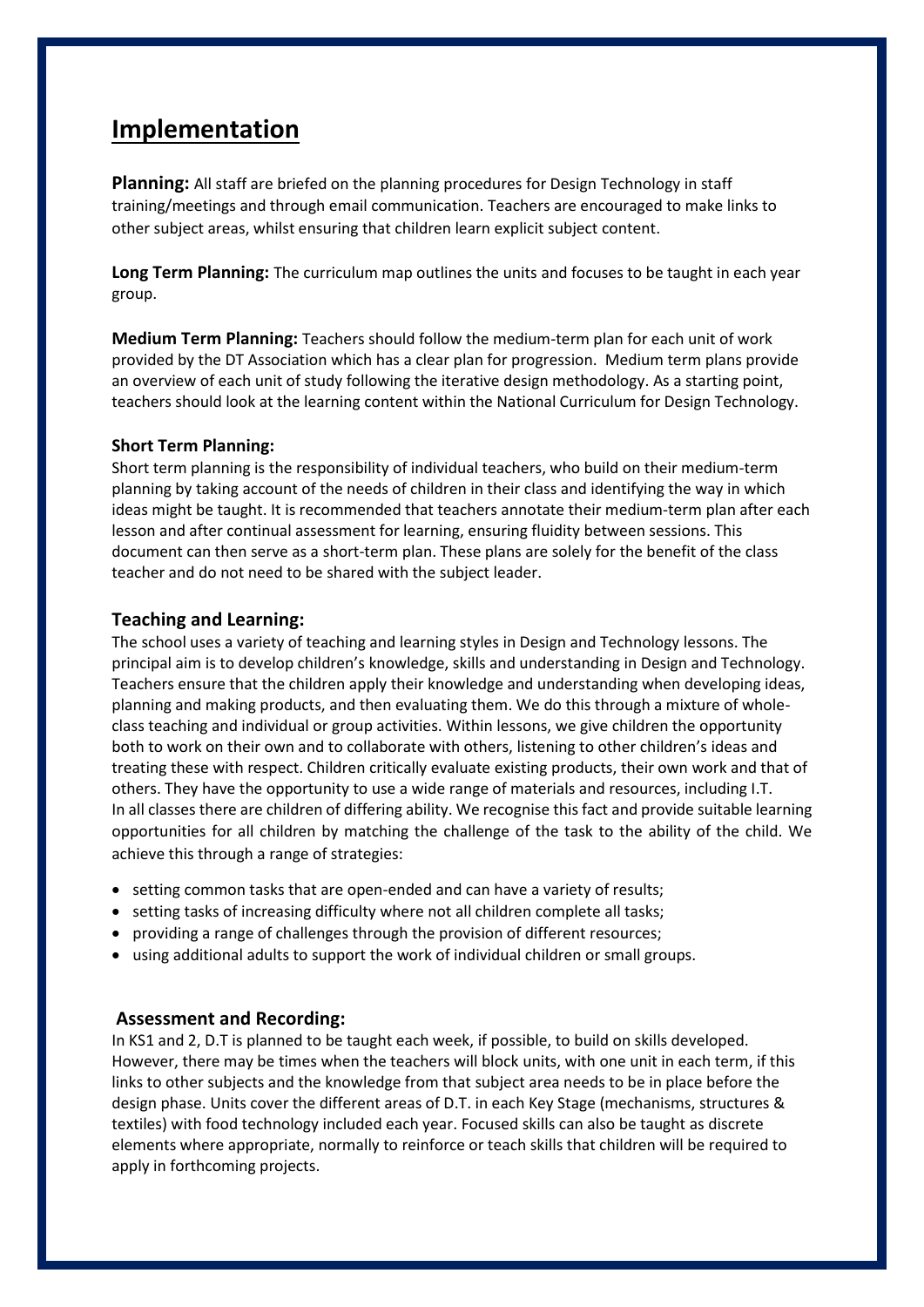To encourage learning through practical application, collaborative work and discussion, work is recorded on a one-page document, with added pages when needed. This enables the children to see the stages of the design process from beginning to end. Work is collated in a folder.

**EYFS –** We encourage the development of skills, knowledge and understanding that help our youngest children make sense of their world as an integral part of the school's work. The development of the children's knowledge and understanding of the world is set out in the Early Learning Goals. This learning forms the foundations for later work in Design and Technology. These early experiences include asking questions about how things work, investigating and using a variety of construction kits, materials, tools and products, developing making skills and handling appropriate tools and construction material safely and with increasing control.

Children learn through a range of experiences and will be encouraged to explore, observe, solve problems, think critically, make decisions and talk about why they have made their decisions and make the most out of their learning opportunities.

Learning experiences will include:

- Constructing learning to construct with a purpose in mind
- Structures and joints learning about structures and joining techniques
- Using a range of tools planning and adapting initial ideas to make them better
- Cooking techniques stirring, mixing, pouring and blending ingredients during cookery activities
- Exploration dismantling things and learning about how everyday things work
- Discussion opportunities to discuss reasons that make activities safe or unsafe.

We encourage children to use skills that they have learnt in their self-initiated product making and to record their experiences by drawing, writing and making models.

#### **Equal Opportunities:**

At our school, we teach Design and Technology to all children, whatever their ability and individual needs. Through our Design and Technology teaching, we provide learning opportunities that enable all pupils to make good progress. We take all reasonable steps to meet the needs of those pupils with special educational needs, disabilities, special gifts and talents and those learning English as an additional language.

We look at a range of factors (classroom organisation, teaching materials, teaching style and differentiation) so that we can take some additional or different action to enable the child to learn more effectively.

It is the responsibility of all teachers to ensure that all pupils, irrespective of gender, ability, including more able pupils, ethnicity and social circumstance, have access to the curriculum and make the greatest progress possible.

#### **Health and Safety:**

#### **Food-hygiene and Safety Issues**

At Burscough Bridge Methodist Primary School, we do not have a Health and Safety Policy specifically for the teaching of Design and Technology. Teachers teach the safe use of tools and equipment and insist on good practice prior to starting a task. However, safety issues do arise when teaching this subject. These include:

The use of electrical equipment such as glue guns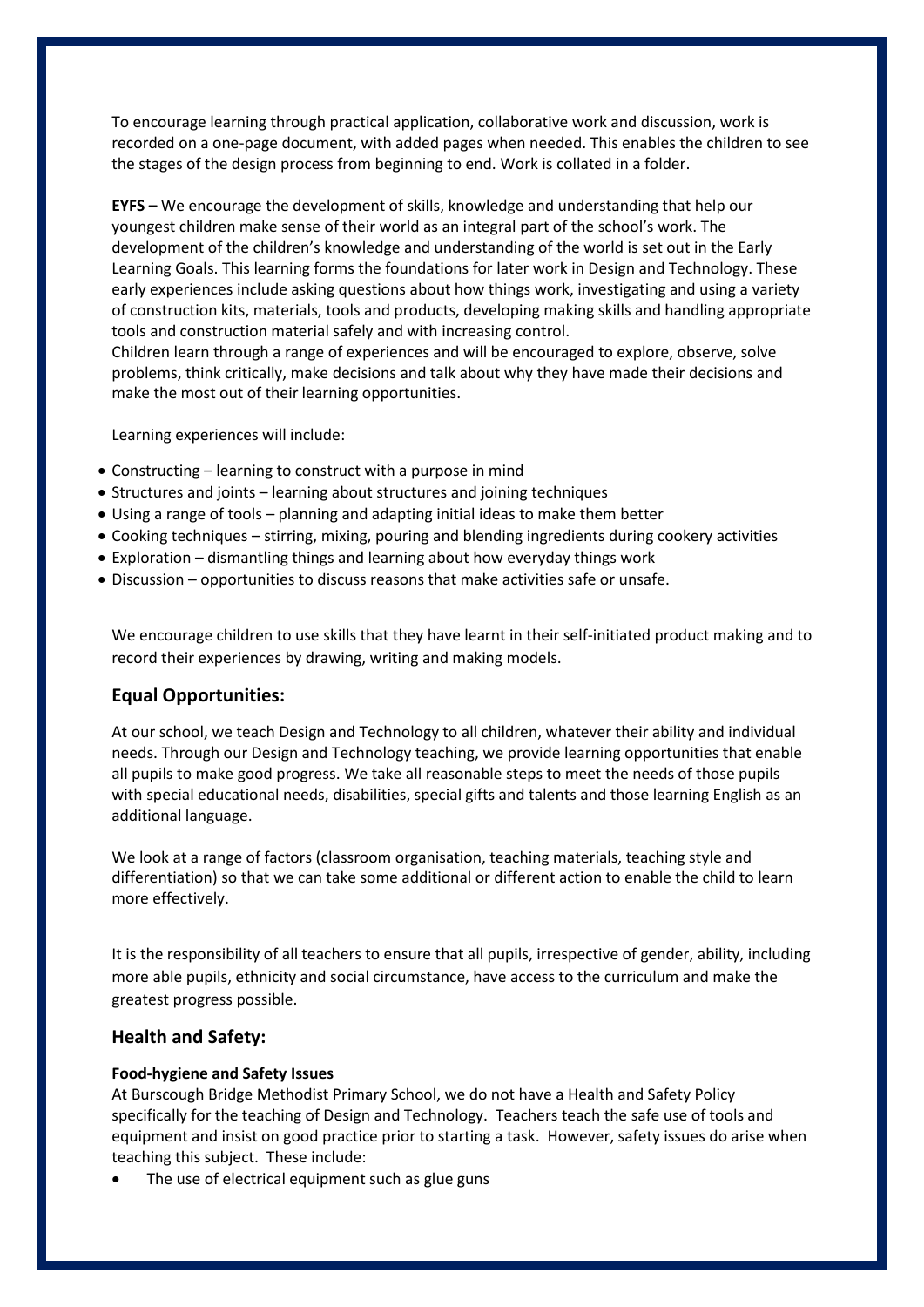- The handling of food stuffs
- The use of cooking appliances, including ovens and hobs
- Contact with sharp objects including wood, nails, needles, saws etc.
- Awareness of personal safety

It is the duty of all staff to:

- Recognise and assess the hazards and risks to themselves and others when working with food and other materials.
- Take action to control these risks and hazards.
- Be familiar with the contents of the Health and Safety Policy in general.

Teachers should be aware of the following:

- Children must not use cooking appliances unless under direct supervision from a responsible adult.
- Saws and other sharp objects (nails, needles etc) must be used under direct supervision. Saws should be used only with the wooden bench protectors. The teacher will make a judgment on the undertaking of activities involving sharp and/or potentially dangerous equipment depending on the age/ability of the children in his/her class. Some activities may be undertaken by an adult or in a small group or one to one situation as appropriate.
- Perishable food stuff must be stored sensibly and refrigerated if necessary. Care must be taken to ensure food is not used after the given sell by date.
- Teachers and adult support staff must oversee that cupboard, table tops, cooker etc. are clean and in working order.
- Children must wash their hands before and after any contact with food and other potentially harmful substances.
- Teachers must take into account possible food allergies to food such as nuts and should be aware of the location of any medication for the allergy.

## **Impact**

#### **The Role of the subject leader:**

The core purpose of the subject leader is to provide professional leadership and management for a subject to secure high-quality teaching, effective use of resources and improve standards of learning and achievement for all pupils. This is done through the regular monitoring and evaluation of children's learning in the subject which informs future developments and actions to drive further success. Subject leaders report their findings to Governors which may be used to inform the strategic direction of the school.

#### **Monitoring and Evaluation**

The purpose of monitoring is to evaluate progress in learning and retention of key facts from learning. An evidence trail schedule is in place to facilitate a manageable monitoring timetable across the school. A range of evidence is considered when the subject leader monitors and evaluates learning including:

- · looking at children's work in both paper and digital formats,
- · lesson pop-ins
- · pupil conferencing
- · teacher conferencing meetings